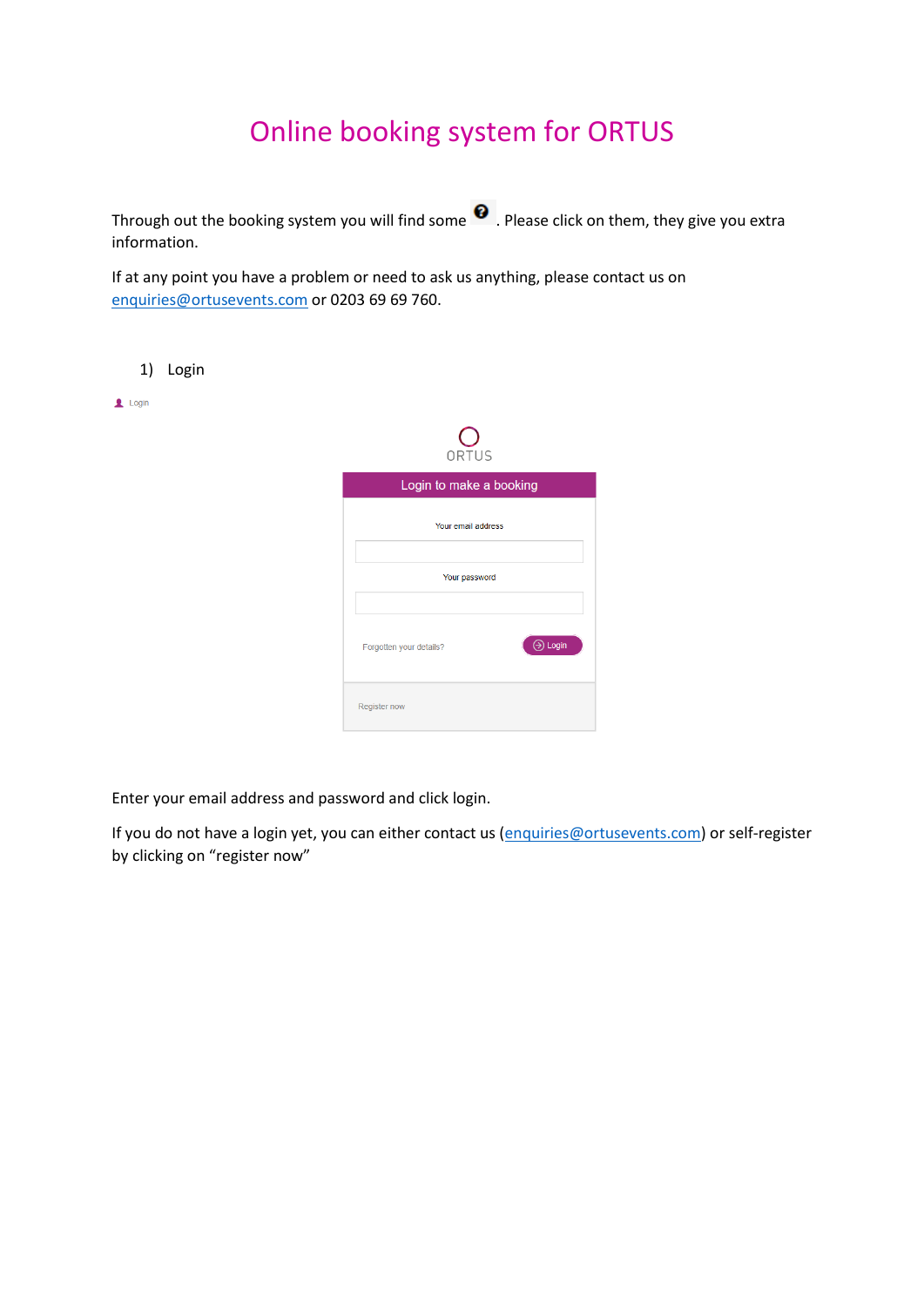2) Describe your event type and enter the number of people, including speakers, that will be attending your event. Then click on Search availability.

| <b>Room Availability Search</b>     |              |                           | $\bigodot$ $(2)$ $(3)$ $(4)$ $(5)$ |
|-------------------------------------|--------------|---------------------------|------------------------------------|
| <b>Your Event</b>                   |              |                           |                                    |
| Event Type* $\Theta$                |              | Number of people $\Theta$ |                                    |
| * Please Select Your Booking Type * | $\checkmark$ | 曫                         |                                    |
|                                     |              |                           | $\Theta$ Search Availability       |
|                                     |              |                           |                                    |

By clicking on your name at the top left, you will see some options:

- Change your details
- See all future and past events
- Change password
- Logout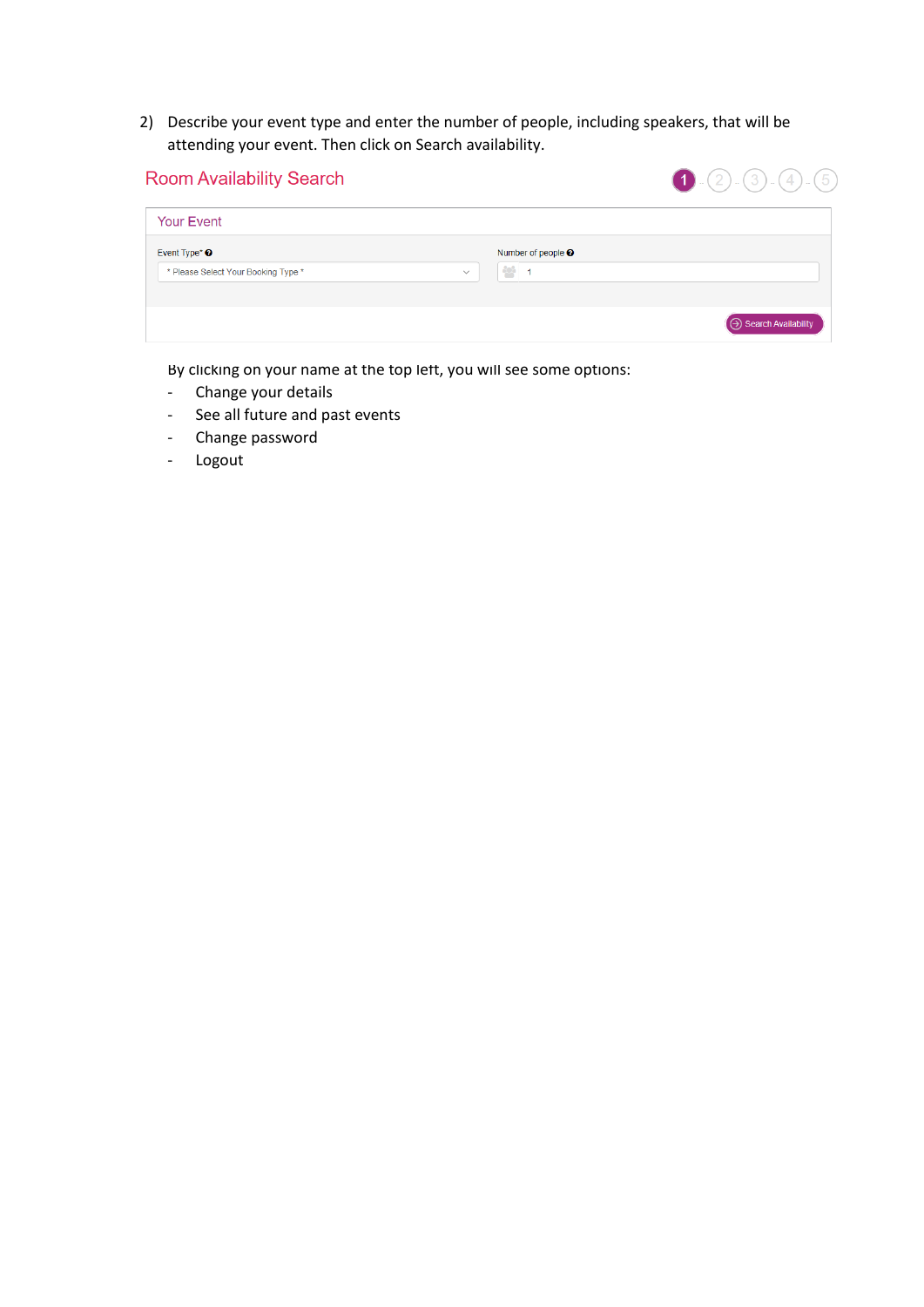3) Choose your room layout and timings.

If the layout you need isn't appearing, please contact us. You can choose to view the calendar per day, week or month. You can book by block of 30 minutes, with a minimum of 2 hours. If your booking is in less than 3 days, please contact us. Once done, click on continue.

Please select the date and set up you would like to book for. Update the times. If the setup you require isn't appearing, please contact us on 02036969760 or enquiries@ortusevents.com. Click on continue to book catering, audio visual equipment or to add any extra comments. If<br>you need to change your number of delegates, please put a note in the Comment box on ste you within 2 working days.

| <b>Week</b><br>Month<br>Day                                                                | February 2020                                                                                                                                                 |                |   |   |   |   |   |   |   |    |    | ○→ 門→ |    |      |    |       |    |    |    |    |    |    |    |    |    |    |    |        |    |
|--------------------------------------------------------------------------------------------|---------------------------------------------------------------------------------------------------------------------------------------------------------------|----------------|---|---|---|---|---|---|---|----|----|-------|----|------|----|-------|----|----|----|----|----|----|----|----|----|----|----|--------|----|
|                                                                                            | Fr.<br>Th Fr<br>-Fr<br>Tu We<br>Th.<br>Tu<br>We<br>Sa<br>Su<br>Tu We<br><b>Sa</b><br>Su<br>Tu<br>We<br><b>Th</b><br>Sa<br>Su Mo<br>Sa<br>Su<br>Mo<br>Mo<br>Mo |                |   |   |   |   |   |   |   |    |    |       |    | Th I |    | Fr Sa |    |    |    |    |    |    |    |    |    |    |    |        |    |
|                                                                                            | 1                                                                                                                                                             | $\overline{2}$ | 3 | 4 | 5 | 6 | 7 | 8 | 9 | 10 | 11 | 12    | 13 | 14   | 15 | 16    | 17 | 18 | 19 | 20 | 21 | 22 | 23 | 24 | 25 | 26 | 27 | 28     | 29 |
| ORTUS virtual rooms setup style                                                            |                                                                                                                                                               |                |   |   |   |   |   |   |   |    |    |       |    |      |    |       |    |    |    |    |    |    |    |    |    |    |    |        |    |
| $\Box$ Horseshoe                                                                           |                                                                                                                                                               |                |   |   |   |   |   |   |   |    |    |       |    |      |    |       |    |    |    |    |    |    |    |    |    |    |    |        |    |
| Horseshoe 20 - 23                                                                          |                                                                                                                                                               |                |   |   |   |   |   |   |   |    |    |       |    |      |    |       |    |    |    |    |    |    |    |    |    |    |    |        |    |
| $\Box$ Board                                                                               |                                                                                                                                                               |                |   |   |   |   |   |   |   |    |    |       |    |      |    |       |    |    |    |    |    |    |    |    |    |    |    |        |    |
| <b>Board 19 - 22</b>                                                                       |                                                                                                                                                               |                |   |   |   |   |   |   |   |    |    |       |    |      |    |       |    |    |    |    |    |    |    |    |    |    |    |        |    |
| $\Box$ Cabaret                                                                             |                                                                                                                                                               |                |   |   |   |   |   |   |   |    |    |       |    |      |    |       |    |    |    |    |    |    |    |    |    |    |    |        |    |
| Cabaret 19 - 21                                                                            |                                                                                                                                                               |                |   |   |   |   |   |   |   |    |    |       |    |      |    |       |    |    |    |    |    |    |    |    |    |    |    |        |    |
| $\Box$ Theatre                                                                             |                                                                                                                                                               |                |   |   |   |   |   |   |   |    |    |       |    |      |    |       |    |    |    |    |    |    |    |    |    |    |    |        |    |
| $\Box$ Theatre 13 - 20                                                                     |                                                                                                                                                               |                |   |   |   |   |   |   |   |    |    |       |    |      |    |       |    |    |    |    |    |    |    |    |    |    |    |        |    |
| 1 of 1 page(s) $\mathbf{R}$   $\mathbf{\hat{P}}$   $\mathbf{\hat{V}}$   $\mathbf{\hat{V}}$ |                                                                                                                                                               |                |   |   |   |   |   |   |   |    |    |       |    |      |    |       |    |    |    |    |    |    |    |    |    |    |    |        |    |
| $\sim$ $\sim$ $\sim$                                                                       |                                                                                                                                                               |                |   |   |   |   |   |   |   |    |    |       |    |      |    |       |    |    |    |    |    |    |    |    |    |    |    | $\sim$ |    |

(A) New Search<br>https://eu-api.priava.com/api/maudsley-Ortus/onlinebookings/app/components/calendar/calendar.html#

 $\Theta$  Continue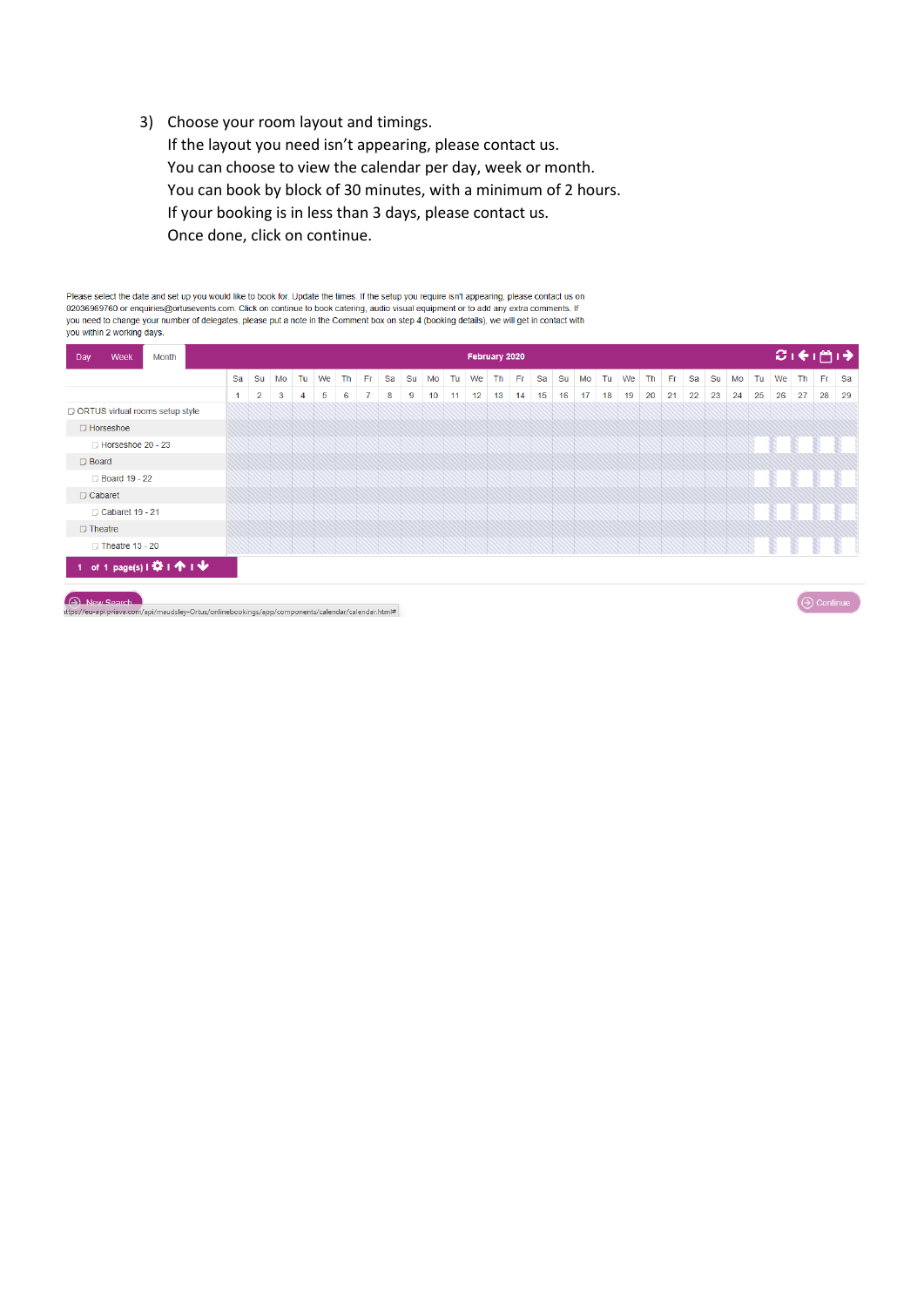### 4) Add items

By clicking on add items, you can:

- Add any catering you want
- Add your audio-visual requirements

#### **Add Items**  $(1)$ . $(2)$  $(3)(4)$  $\overline{5}$ **Room Name Start Time End Time** Cost **Items**  $\Box$  Horseshoe 20 - 23 29/02/2020 17:30 29/02/2020 18:30  $\bigodot$  Add Items **Remove**  $\bigoplus$  Booking Details  $\Theta$  Back to Calendar

# Simply enter the number required

| <b>Add Items</b>                                   |     |     |                         |
|----------------------------------------------------|-----|-----|-------------------------|
| Select the items for Horseshoe 20 - 23             |     |     |                         |
| Please choose your AV requirements & other options |     |     | $\overline{\mathbf{A}}$ |
| Delivery Of Packages                               | Œ   | Qty |                         |
| Dividers- Opened/Closed                            | (i) | Qty |                         |
| $\boxdot$ Registration Table                       | Œ   | 1   |                         |
| Poster Boards                                      | G)  | Qty |                         |
| Conference phone                                   | Œ   | Qty |                         |
| □ AV Not Required                                  | GD. | Qty |                         |
| AV To Be Confirmed                                 | Œ   | Qty |                         |
| Microphone                                         |     | Qty |                         |

Once done, click add selected items and then click on booking details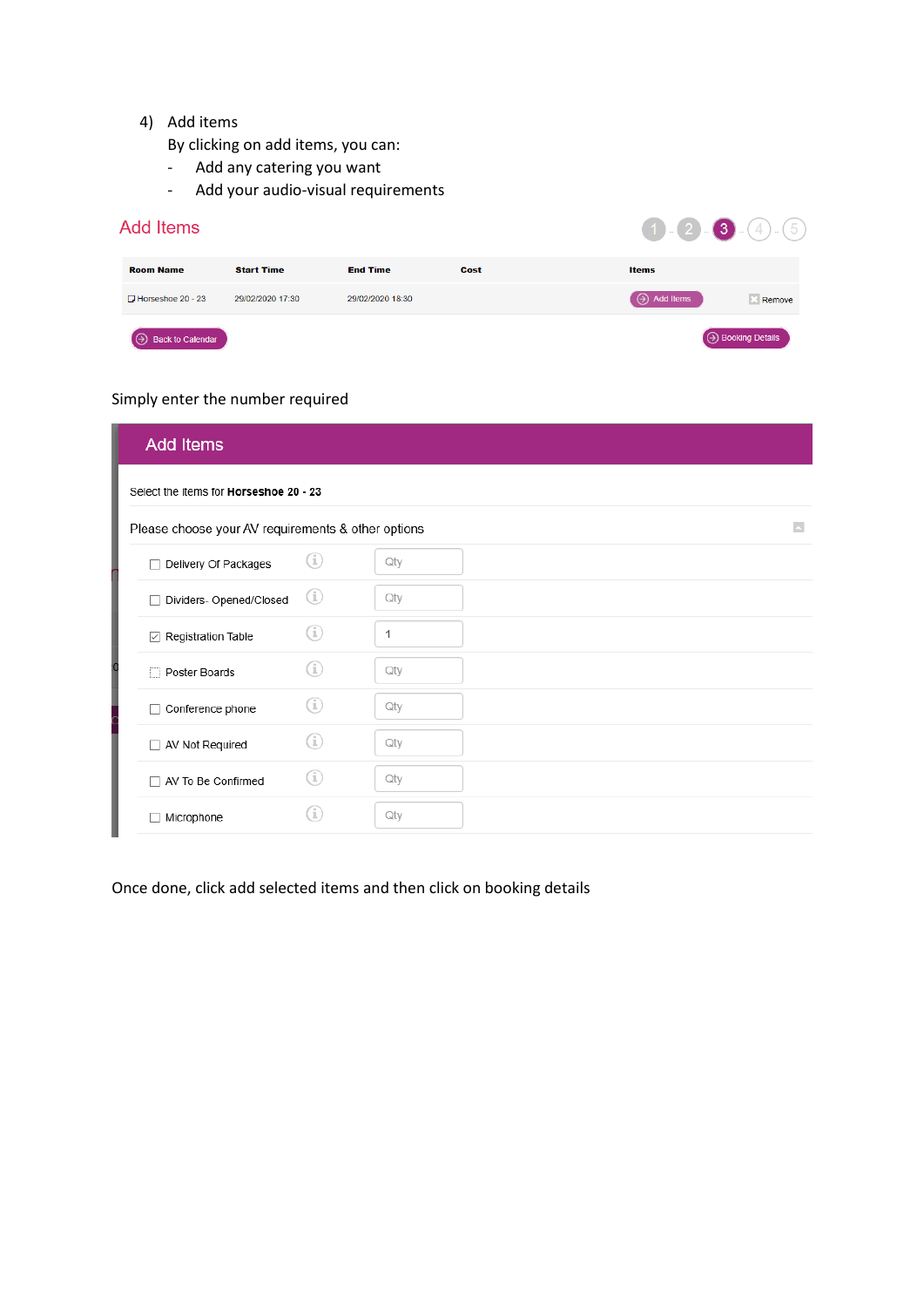5) Final details

Double check all the information is correct Enter a name for you event (this is the name that will appear on the internal screens at ORTUS)

| Event Name* <sup>O</sup> |  |  |
|--------------------------|--|--|
|                          |  |  |
|                          |  |  |

Enter a PO/budget code/any other information in the box as per below

Budget Code /Department/Any additional information <sup>O</sup>

You can upload any document / presentation you wish

| <b>Attachments</b>                  |
|-------------------------------------|
| Drop files here or click to upload. |
| <b>① Upload All</b> ■ Remove All    |

Once you have all the information, click on continue.

| <b>Your Event</b>                                                                                             |                                                      |
|---------------------------------------------------------------------------------------------------------------|------------------------------------------------------|
| Event Name* <sup>©</sup><br><b>TEST</b><br>Event Type* <sup>O</sup><br><b>General Meeting</b><br>$\checkmark$ | Budget Code /Department/Any additional information @ |
| <b>Attachments</b>                                                                                            |                                                      |
|                                                                                                               | Drop files here or click to upload.                  |
| $\frac{1}{2}$ Remove All<br>$\odot$ Upload All                                                                |                                                      |
| $\Theta$ Add Items                                                                                            | ⊖<br>Continue                                        |